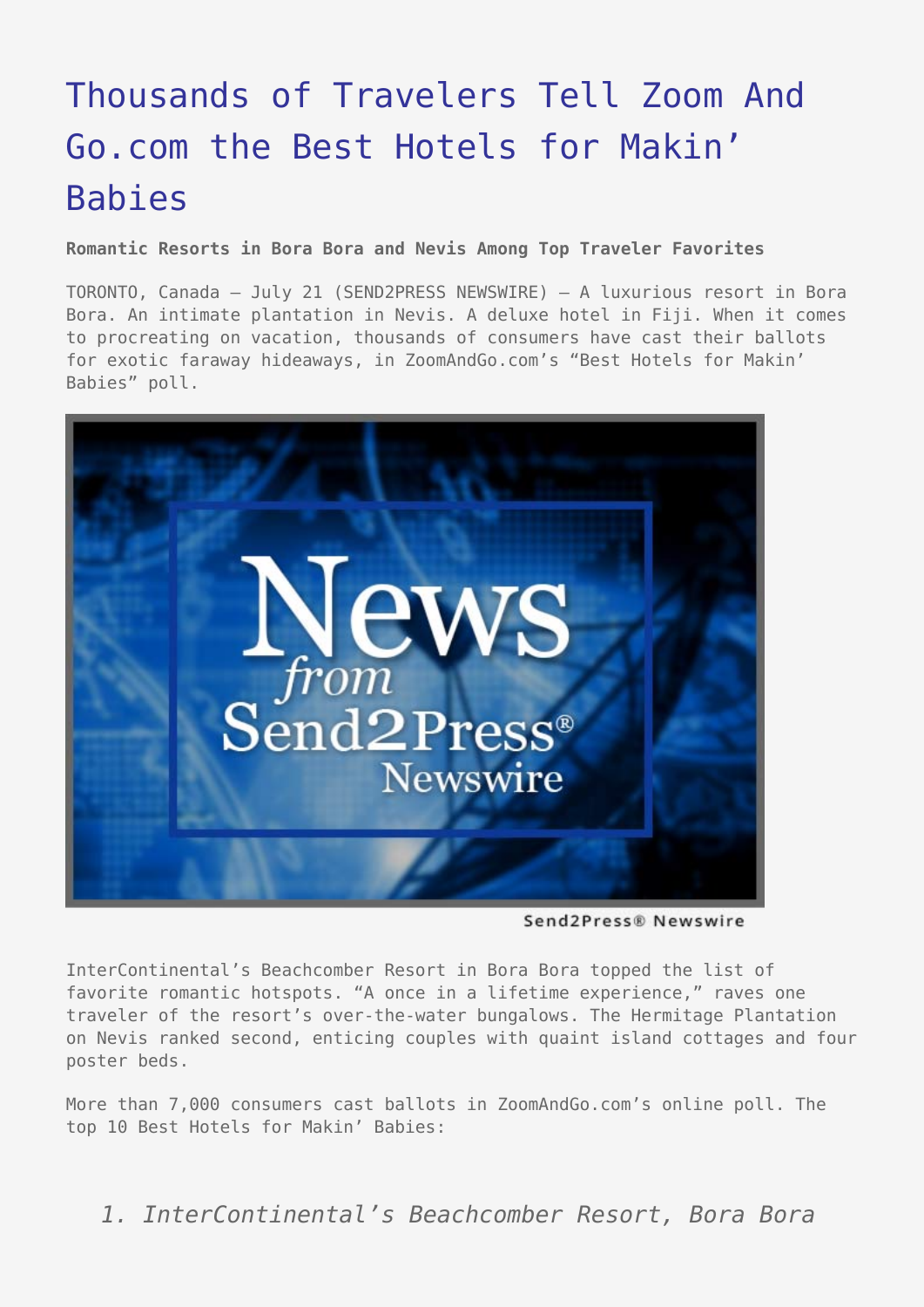*2. The Hermitage Plantation on Nevis [zoomandgo.com/placestostay/summary.asp?hk=HCARSCB00](http://www.zoomandgo.com/placestostay/summary.asp?hk=HCARSCB00A0002) [A0002](http://www.zoomandgo.com/placestostay/summary.asp?hk=HCARSCB00A0002)*

*3. Sheraton Fiji Resort, Fiji [zoomandgo.com/placestostay/summary.asp?hk=HPACFJ00A](http://www.zoomandgo.com/placestostay/summary.asp?hk=HPACFJ00A004) [004](http://www.zoomandgo.com/placestostay/summary.asp?hk=HPACFJ00A004)*

*4. Reefs, Bermuda http://www.zoomandgo.com/placestostay/summary.asp?h k=HCARBD00A0050*

*5. Hotel Le Germain, Montreal, Canada http://www.zoomandgo.com/placestostay/summary.asp?h k=HCANCA10A1561*

*6. Casa Madrona Hotel & Spa Sausalito, California http://www.zoomandgo.com/placestostay/summary.asp?h k=HUSAUSZ06A3307*

*7. Jumby Bay Island Resort, Antigua http://www.zoomandgo.com/placestostay/summary.asp?h k=HCARACA00A0019*

*8. The Crane Beach Hotel, Barbados http://www.zoomandgo.com/placestostay/summary.asp?h k=HCARBB00A001*

*9. Four Seasons Resort Bali at Jimbaran Bay, Bali http://www.zoomandgo.com/placestostay/summary.asp?h k=HEASIDA00A0145*

*10. Hyatt Regency Resort & Casino, Aruba http://www.zoomandgo.com/placestostay/summary.asp?h k=HCARNTA00A0018*

Travelers can find out more about the Top 10, and about thousands of hotels around the world, at ZoomAndGo.com. Consumers can also post reviews and